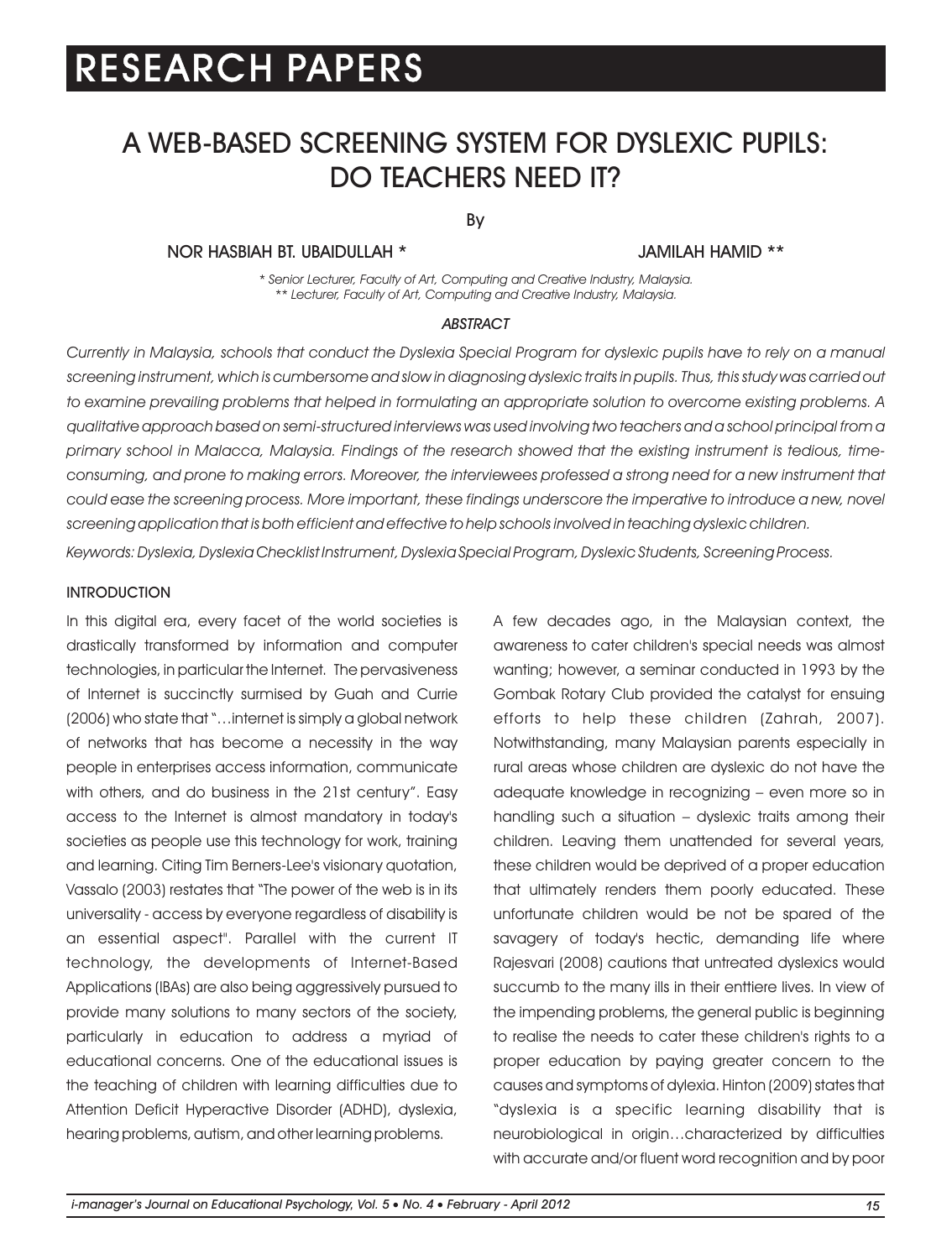spelling and encoding abilities". In short, according to Nor Hayati (2009), dyslexia refers to reading and writing problems experienced by certain individuals despite them having a normal IQ (i.e., a normal level of thinking). Efforts are being pursued to help improve current problems, and one of the initiatives was the 14-weeks Dyslexic Special Program, which was a special intensive program organized by the Ministry of Education (MOE) of Malaysia involving selected teachers who taught these children, which was an intensive 14-weeks dyslexia course. The special program was held in a school that pioneered the teaching of dyslexic pupils in the country. In this school, the disadvantaged pupils learn in a more conducive ambience. In contrast, learning conditions in other selected schools are far from conducive, which warrants some concerns to the MOE (Renganayar, 2009).

At the national level, Rohaty and Shafie (2005) reported that based on the MOE's estimate in 2001 there were about 290,000 school children out of 4.9 millions who exhibited a range of dyslexic symptoms. Worldwide, the number is even greater as an estimated 4% of the global populations are exhibiting some forms of cognitive abnormality indicative of dyslexia. To mitigate some of the learning problems, the Malaysian MOE has provided some specific educational systems for pupils needing special education. In addition, the MOE has given priority to cater the needs of pupils who had been diagnosed with Down Syndrome, Autism, Attention Deficit Hyperactive Disorder, and other learning problems such as dyslexia (Nurul Qistina, 2008). These are some examples of the noble efforts taken by the Malaysian MOE given the gravity of the problems faced by these disadvantaged pupils as stressed by Davis and Braun (cited in Nor Hasbiah (2007)) who ominously express that dyslexia is "Mother of Learning Disabilities". In learning, dyslexic pupils need a special learning approach that is different from the normal methods suited for the able-bodied students (Nor Hasbiah, 2007; Payne & Turner, 1999). Thus, a screening process has to be performed as early as possible, namely when the children enter formal elementary schooling. Through a better technique, children exhibiting dyslexic traits could be identified without delay; otherwise, sorting

out learning problems at a later stage would be difficult.

#### Current Screening Practices

To diagnose pupils with dyslexia, the Malaysian MOE proposed two methods: a screening test, and a checklist (Kementerian Pendidikan Malaysia, 2003). The checklist method is used in order to identify potential dyslexic pupils based on their weaknesses, which are deduced from their academic achievement levels: trailing behind their classmates by two years as cautioned by Hammond and Hughes in 1999 (cited in Rohaty & Shafie (2005)). On the other hand, the testing method is implemented by having pupils to sit for the Intelligence Test (IQ), Reading Test, and Screening Test, which comprise short questions related to learning problems. In addition, a comprehensive test consisting of various activities such as reading, spelling, drawing, mathematics, literacy, and others are also applicable (Rohaty & Shafie, 2005). In 2004, a special program had been implemented to treat dyslexic students in which specific dyslexia learning problems program was introduced. In tandem, the Special Education Department (SED) had developed an instrument called Dyslexia Instrument Checklist (Instrumen Senarai Semak Disleksia ISD) for screening dyslexic students. Essentially, the ISD is a screening tool used by relevant schools to measure the possibility of pupils who may experience Specific Dyslexia Learning Problem (SDLP).

Detecting and diagnosing pupils with dyslexia could be easily and accurately performed if there was a centralized repository of current data and information. Currently, in Malaysia, this kind of system is wanting, which impedes dyslexic coordinator teachers to gain fast access to current data pertaining to dyslexic pupils in the selected schools throughout the country. The current practice is to rely on related educational agencies, namely the Special Education Department to provide them relevant information. This kind of manual practice is not only time-consuming, but it is also prone to errors. In view of this prevailing scenario, a database system is urgently needed that can perform the followings: (a) to screen incoming pupils for dyslexic symptoms, (b) to process and store important data, and (c) to provide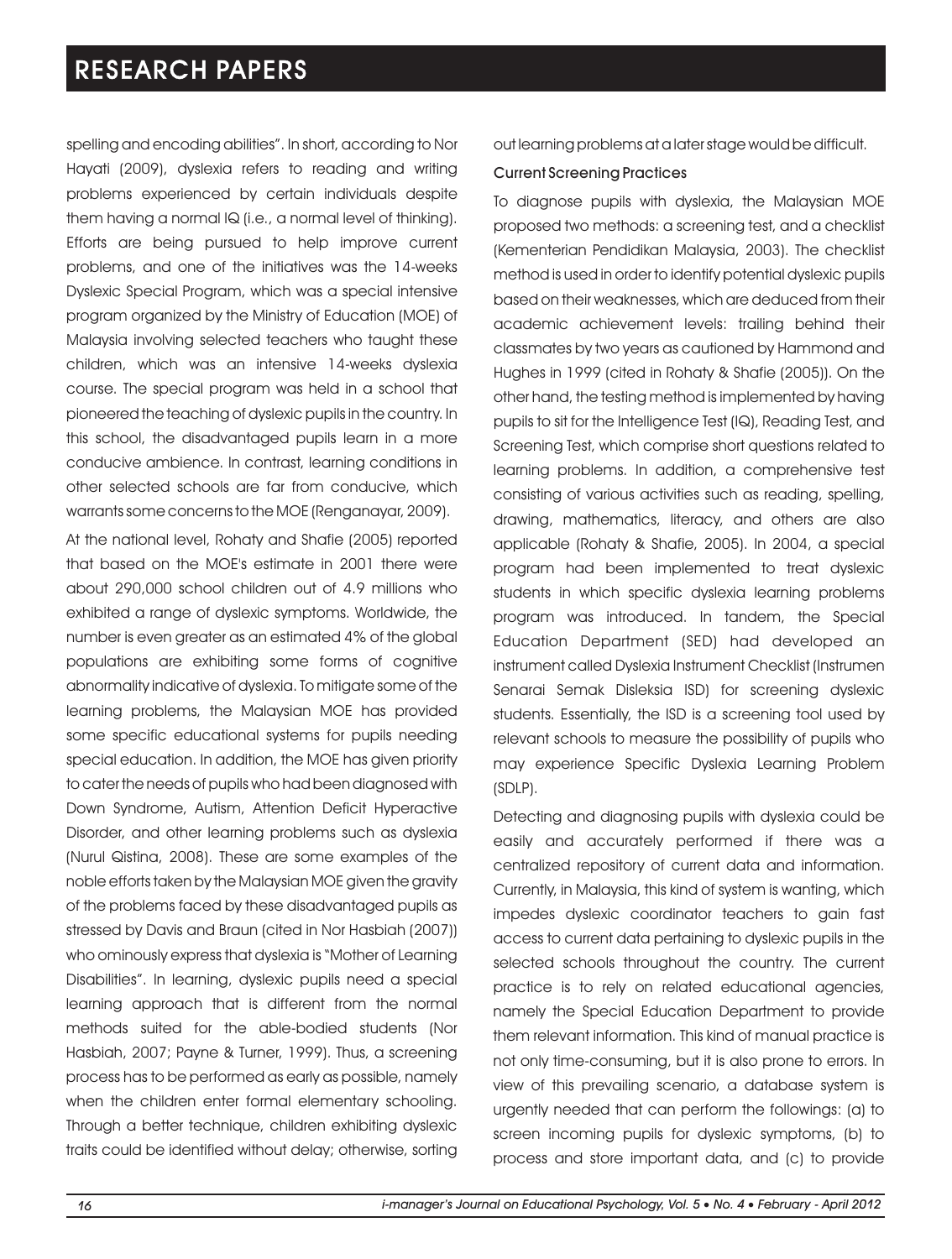reliable information such as current statistics to the stakeholders. The current practice of the screening process, which is done at schools, involves diagnosing every pupil, and those identified to exhibit the dyslexic symptoms will be recorded into the ISD forms. The detailed flow of the screening process is shown in Figure 1.

The current procedure is both not efficient and effective: the former attributed to having unnecessary personnel, and the latter due to the inherent nature of manual documentation steps that could result in the loss of vital files such ISD forms. Another major limitation of the current practice is that the scoring of the screening tests is performed manually by the staff concerned, namely the dyslexic coordinators and appointed teachers; thus, mistakes could be made due to human errors, which are inherent in many manual calculation tasks. Having a new system that can accurately and quickly perform the process of screening pupils with dyslexia is not only desirable but urgently needed. Thus, a web-based screening system (e-ISD) for diagnosing pupils with dyslexia students was proposed in this research study. Its main function is to overcome existing problems of the manual-based process used by the relevant schools in Malaysia.

Based on the discussion in the preceding section, a study was carried out by the authors to address the following objectives: (a) to determine the current practice of the





school screening process that identifies pupils with potential dyslexic problem, (b) to determine the problems associated with the manual-based screening process (ISD), and (c) to investigate teachers' perceptions on the development and implementation of the proposed instrument named e-ISD. The work discussed in the following sections of the paper only focuses on the semistructured interviews involving a small group of interviewees and the findings that would help in conceptualizing the framework of the tool at the later stage of the study. The interviews were carried out in an attempt to answer the following questions:

What are the school's current practices in the l screening process used to determine dyslexic pupils?

What are the problems encountered by the school in l using the manual screening process (ISD)?

What are the interviewees' perceptions on the l development of the proposed instrument, e-ISD?

#### Method

This research used a qualitative research method by means of semi-structured interviews that were carried out to elicit relevant, current data prior to developing the proposed prototype.

#### **Participants**

Two school teachers, namely the assessor and dyslexic coordinators, and a school principal were purposely selected to be the interviewees; they were drawn from a school in Malacca, which is involved with the special learning program. More important, this school was chosen because it is the pioneer in Malaysia that regularly conducts the manual screening process to determine the possibility of pupils who might have dyslexia.

#### **Instruments**

The main instruments used by the researchers in the study were based on two sets of structured interview questions. The first set of questions focused on the current tool used (ISD), which is the manual screening process currently used by the school; the second set of questions pertained to the implementation of a new screening process (e-ISD), which was to be appraised by the interviewees. The teachers and principal were interviewed by asking them a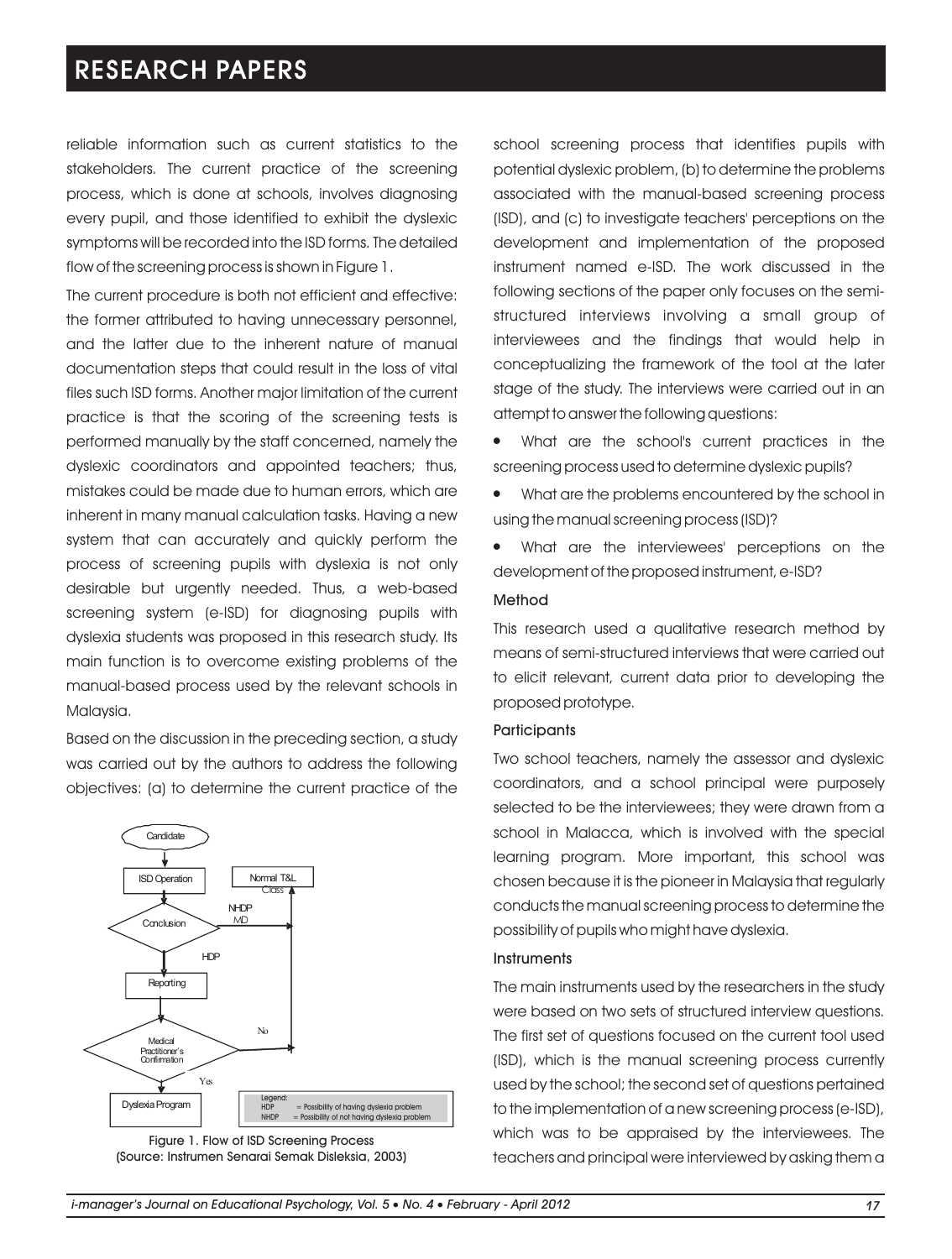series of semi-structured questions; their responses, opinions and ideas were recorded accordingly by the researchers.

#### Procedure

An interview guide was designed and developed by the researchers covering relevant focused areas that helped in eliciting appropriate answers for the research questions based on a semi-structured interview approach (Robson, 2002). To obtain a top-down view of interest, the interview guide followed a funnel analogy; general questions appearing at the beginning of the guide, and more specific ones at the end. To ensure that the questions were comprehensible, unambiguous and primed to answer the research questions, the interview guide was reviewed by members of the research group and a representative of school teachers who has extensive experience in dealing with dyslexic students. The research procedure was conducted involving two phases as follows

#### *Phase 1*

Obtaining written permission from the Malaysian Ministry of Education, Special Education Department, and the principal of selected school before the implementation of the interviews.

#### *Phase 2*

Interviewing the assessor and dyslexic coordinator teachers, and the principal of the selected school. Through the semi-structured interviews, oral responses to the questions were recorded and then transcribed accordingly. All the interviewing sessions lasted not more than an hour.

#### *Findings*

Table 1 shows the demographic of the interviewees where there were three types of teachers involved, namely a female assessor teacher, a female dyslexia coordinator teacher, and a male school principal. Their ages ranged from 37 to 52 years, and their working experiences spanned nine to 28 years.

Table 2 shows the results of the current practices by the school in the screening process to identify students with dyslexia. The first and second questions helped to identify relevant staff involved in detecting and recommending

| Respondent                     |          | 2                              | 3         |
|--------------------------------|----------|--------------------------------|-----------|
| Pseudo-name                    | Farah    | Aminah                         | Ahmad     |
| Designation                    | Assessor | <b>Dyslexia</b><br>Coordinator | Principal |
| Gender                         | Female   | Female                         | Male      |
| Age                            | 37       | 38                             | 52        |
| Work experience (no. of years) | 9        | 10                             | 28        |

#### Table 1. Teacher's profile

| Question                                                                                                                 | Respondent |   |                               | Supportive |
|--------------------------------------------------------------------------------------------------------------------------|------------|---|-------------------------------|------------|
|                                                                                                                          |            |   |                               | data       |
|                                                                                                                          |            |   |                               | resources  |
|                                                                                                                          | R1         |   | R <sub>2</sub> R <sub>3</sub> |            |
| How many teachers are involved in the<br>screening process?                                                              | 3          | 3 | 3                             | 3          |
| Who are the teachers?                                                                                                    |            |   |                               |            |
| I) Assessor                                                                                                              | V          | v | V                             | 3          |
| ii) Dyslexic Coordinator                                                                                                 | V          | V | V                             | 3          |
| iii) Principal                                                                                                           | V          | V | $\vee$                        | 3          |
| Does the Special Education Department<br>provide anyinstrument to do the screening<br>process?                           | $\vee$     |   | V                             | 3          |
| Yes                                                                                                                      |            |   |                               |            |
| How is the screening process conducted?                                                                                  |            |   |                               |            |
| I) An assessor will observe student for ten months.                                                                      | V          | V | V                             | 3          |
| ii) An assessor will recommend the students'<br>names to the Dyslexic Students' Coordinator                              | V          | V | $\vee$                        | 3          |
| iii) Dyslexic Students' Coordinator will confirm the<br>results and the result will then be endorsed by<br>the principal | V          | V | V                             | 3          |

Table 2. Current practices of the school in screening process to determine identify dyslexic pupils

dyslexic students at the school level before any further actions were taken. All the teachers reported that there were three types of teachers involved in this process, namely the assessor teacher, the dyslexic coordinator teacher, and the school principal. The rest of the questions showed how the screening process is being practiced at this level. All the teachers reported that the instrument was provided by the relevant SED. They also agreed that the processes, which are shown in Table 2, have to be followed by all the parties involved in the screening process.

Getting information on the current problems faced by the practitioners was done through the questioning sessions based on the second set of questions. Table 3 shows that there were three main problems: lengthy processing time, calculation errors, and misplacement or loss of ISD forms. In addition, information elicited from the first interviewee highlights the inherent psychological stresses that have to be endured in the processing of the ISD form. Another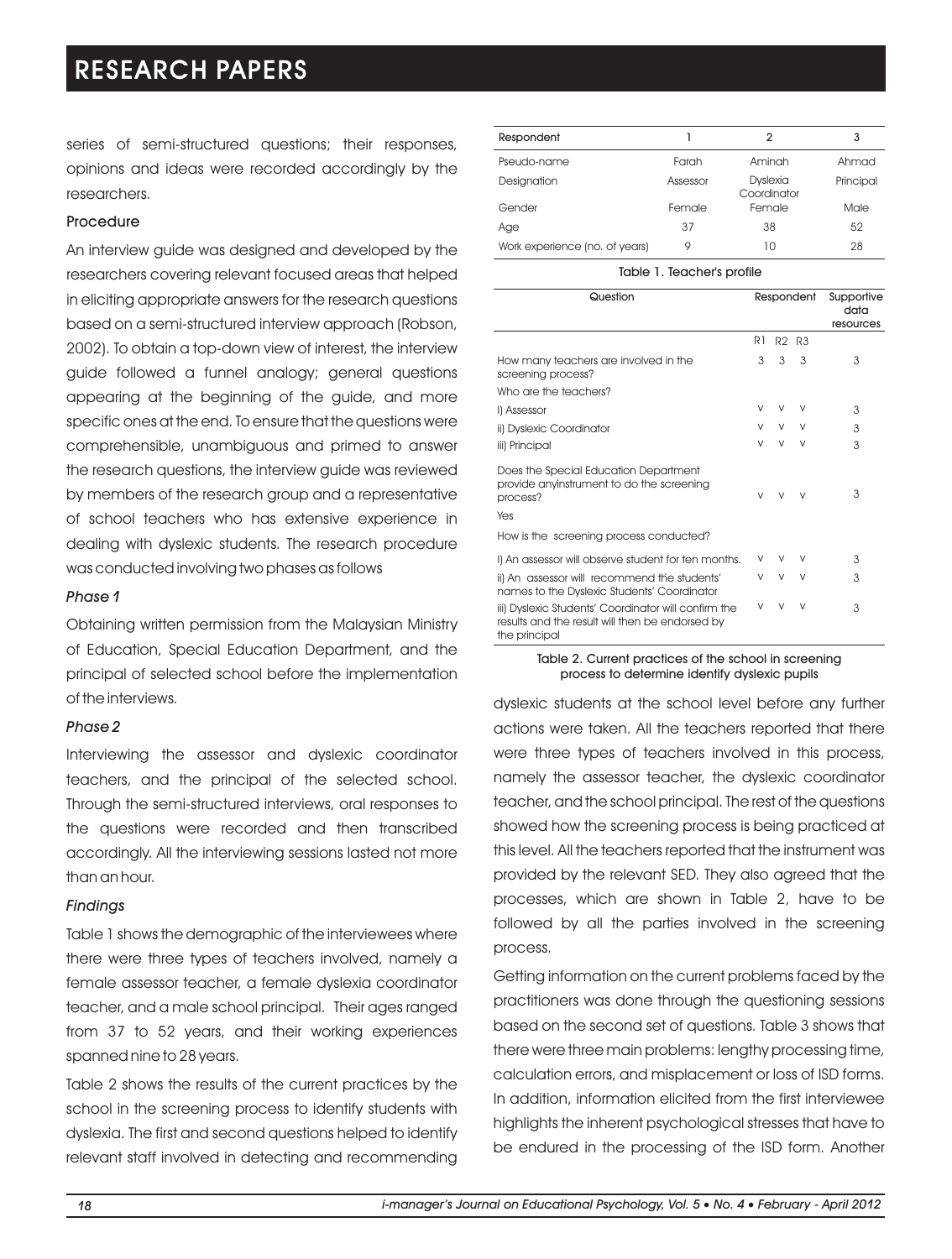glaring problem is that the status of pupils with dyslexia is not normally endorsed by the pediatricians, but rather is performed by the general practitioners.

The interviewees were asked to state their opinions with regard to the needs and the suitability of the proposed system. Based on Table 4 all the interviewees strongly opined that such a system was not only desirable but also urgently needed to assist the screening process. The interviewees were also queried for their professional thoughts and ideas regarding the essential features or functions that the proposed system should have for better handling compared to the current one. All the interviewees recommended that the system should be

| Question                                                                   | Respondent |                |    | Supportive<br>data<br>resources |
|----------------------------------------------------------------------------|------------|----------------|----|---------------------------------|
|                                                                            | R1         | R <sub>2</sub> | R3 |                                 |
| What are the main problems encountered<br>in the manual screening process? |            |                |    |                                 |
| Lengthy processing time                                                    | V          | V              | V  | 3                               |
| Scoring errors                                                             | V          | V              |    | $\overline{2}$                  |
| Misplacement/Loss of ISD forms                                             | V          | V              |    | $\overline{2}$                  |
| Other factors:                                                             |            |                |    |                                 |
| (I) Stresses                                                               | V          |                |    |                                 |
| (ii) Inappropriate confirmation of pupils' status                          | V          | V              |    | 2                               |

Table 3. Problems encountered in the manual screening process (ISD)

| Question                                                                              | Respondent |                |                | Supportive<br>data<br>resources |
|---------------------------------------------------------------------------------------|------------|----------------|----------------|---------------------------------|
|                                                                                       | R1         | R <sub>2</sub> | R <sub>3</sub> |                                 |
| Do you think the proposed system to be<br>developed have the necessary functions?     |            |                |                |                                 |
| Yes                                                                                   | V          | V              | V              | 3                               |
| What other features do you think need to<br>be included in the system?                |            |                |                |                                 |
| Statistical display of the diagnosed<br>dyslexic pupils                               | V          | V              | V              | 3                               |
| Direct access by the persons in charge,<br>which expedites the screening process      | V          | V              | v              | 3                               |
| Information written in Malay Language<br>regarding dyslexia for the following:        |            |                |                |                                 |
| i)Definition and characteristics of dyslexic pupils.                                  | V          | $\vee$         |                | $\overline{2}$                  |
| ii)List of schools that cater dyslexic pupils.                                        | v          | V              |                | $\overline{2}$                  |
| Do you foresee the proposed system as<br>an important solution to help alleviate the  | V          | V              | v              | 3                               |
| current problems, which is applicable to<br>related schools nationwide?               |            |                |                |                                 |
| Could the proposed system prototype be<br>pilot - tested for its efficacy, which will |            |                |                |                                 |
| involve your dyslexic pupils?                                                         |            |                |                |                                 |
| Yes                                                                                   | V          |                | v              | 3                               |

Table 4. Teachers' perceptions of the proposed e-ISD

able to provide the latest statistics of diagnosed dyslexic pupils at the school, state or national levels. They also suggested that the proposed system should be able to expedite the screening process by allowing those in charge of the procedure a direct access to all relevant information.

Furthermore, two interviewees stressed on the capability of the system to list the names of related schools that have the special programs for dyslexic pupils; and they also voiced out the pressing need for the local language to be used for all information gathering and processing activities. On a final note, all the interviewees expressed strong hope for an effective, efficient system that could provide a viable solution for all schools, both locally and nationally, which are involved in handling dyslexic pupils.

#### **Discussion**

The findings of this study showed that the current practice of screening pupils for dyslexic symptoms mainly involves three types of teachers: the assessor teachers, dyslexic students' coordinators, and school principals. They are the appointed individuals who handle the responsibility in sorting out cases of school children who exhibit the first signs of dyslexia. More important, these teachers serve as the first group of people, apart from the children's parents, who first come into contact with children of special needs. These teachers had highlighted the inefficient, ineffective practice in which the screening process is being conducted in their schools. The standard, current practice is as follows: (i) an assessor will routinely observe her or his pupils for one semester, namely for six months), (ii) the same assessor will fill out the ISD form and then calculate the appropriate scores, (iii) the assessor will submit the names of pupils who scores are indicative of dyslexia to the dyslexic students' coordinator, (iv) the dyslexic students' coordinator will check to confirm the scoring results, and (v) the principal will endorse the reports, which will be reviewed by relevant personnel who are experts in handling dyslexic cases. These sequential steps involving a number of teachers are notoriously time-consuming and error-prone. This particular finding provides the answer to the first research question that seeks to pinpoint the current practice by teachers concerned in dealing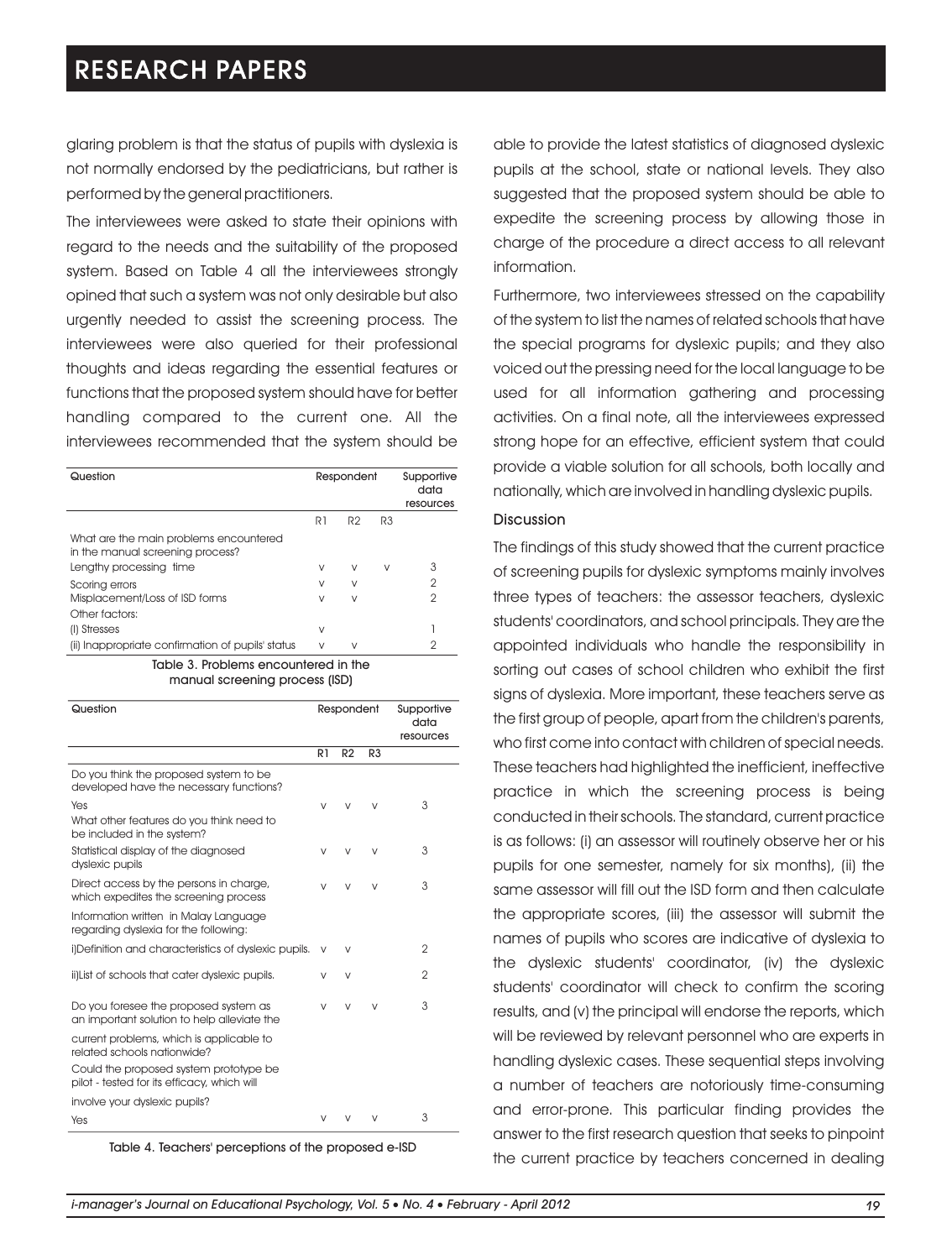with the screening of school children for dyslexic traits. The involvement and commitment of this group of teaching staff, namely the assessors and coordinators, and school principals are very crucial in the screening process to identify dyslexic students. Hence, pupils experiencing dyslexic malady could be detected the soonest possible when the screening process is carried out by these officers to beginning students. Thus, this group of teachers could use suitable strategies in teaching dyslexic pupils if the status of dyslexic pupils is readily verified. This is important because the findings in Nor Hayati (2009) study show that out of 120 pupils, 91, 26 and 3 pupils are experiencing severe dyslexia, moderate dyslexia, and mild dyslexia, respectively. Treating dyslexic pupils with special care and customized instructions could help them pursue a course of a particular curriculum with greater chance of success.

Addressing the second research question has revealed a number of problems encountered by teachers in the manual screening process. Being done without any technologies, the screening process inherently consumes longer time than necessary; coupled with this, the calculation of scoring to determine the probability of pupils having dyslexia is occasionally prone to error. Information and other important data, which are recorded on printed media, are easily misplaced at best or lost at worst. Misplacement of relevant documents will delay the already time-consuming procedure in identifying dyslexic pupils. In extreme cases, the loss of important documents will force teachers to repeat the procedure, which further compounds the existing problems. This is not surprising as manual-based processing systems contain inherent problems normally associated with longer processing time, calculation errors, and misplacement and/or loss of important documents (Abu Kassim, 2011; Harnani, 2009; Chowdhury, 1987). These three problems can happen separately or together, which bring in a host of chaotic situations. Each of these problems introduces its own unique impact on the screening process. Long processing time will put a lot of pressure on teachers to handle dyslexic cases as they will be responsible to their superiors and pupils' parents. A wrongly calculated score sheet will result in a pupil getting a wrong diagnosis. The worst case scenario will be the case when a potential dyslexic pupil is diagnosed to be a healthy pupil. The gravity of these prevailing problems entails an introduction of a better screening procedure, possibly through the introduction of a computerized system. A case in point is the recent use of computer applications by the Malaysian industrial courts to overcome problems of recording and calculation of appropriate figures of settlements, which previously caused many grievances to related parties as some of the settlements were badly handled (Laporan Statistik Mingguan dan Laporan Komposit Mingguan, 2009). Another risk of using the manual processing system is associated with the psychological problems such as undue stresses and pressure. The long processing time will take much of the relevant teachers' resources, in particular their time, which they need to spend on teaching activities and other academic matters. It is a common knowledge that teachers nowadays are heavily burdened with teaching, mentoring and administrative activities (Abu Kassim, 2011). With higher pupils' population, their jobs could be unbearably demanding. Misplaced and lost documents will descend this problem to another low level, which could adversely affect them both mentally and physically. One problem detrimental to students' academic and health concerns is when confirmation on students' status is not done by the experts (i.e., pediatricians), but rather by the general practitioners. Though it is beyond the scope of this study, this problem warrants an immediate redress to avoid the risk of making wrong diagnoses.

The teachers expressed strong enthusiasm for the proposed system: it will be a great service to all schools that deal with the special dyslexic learning programs throughout the country. Thus, the third research question has been dealt with, suggesting the urgent introduction of a new, novel screening system to replace the inefficient one. The proposed system was emphatically well received to help the teachers in overcoming existing problems. The desired functionalities of the proposed system were also highlighted to ease the teachers' work.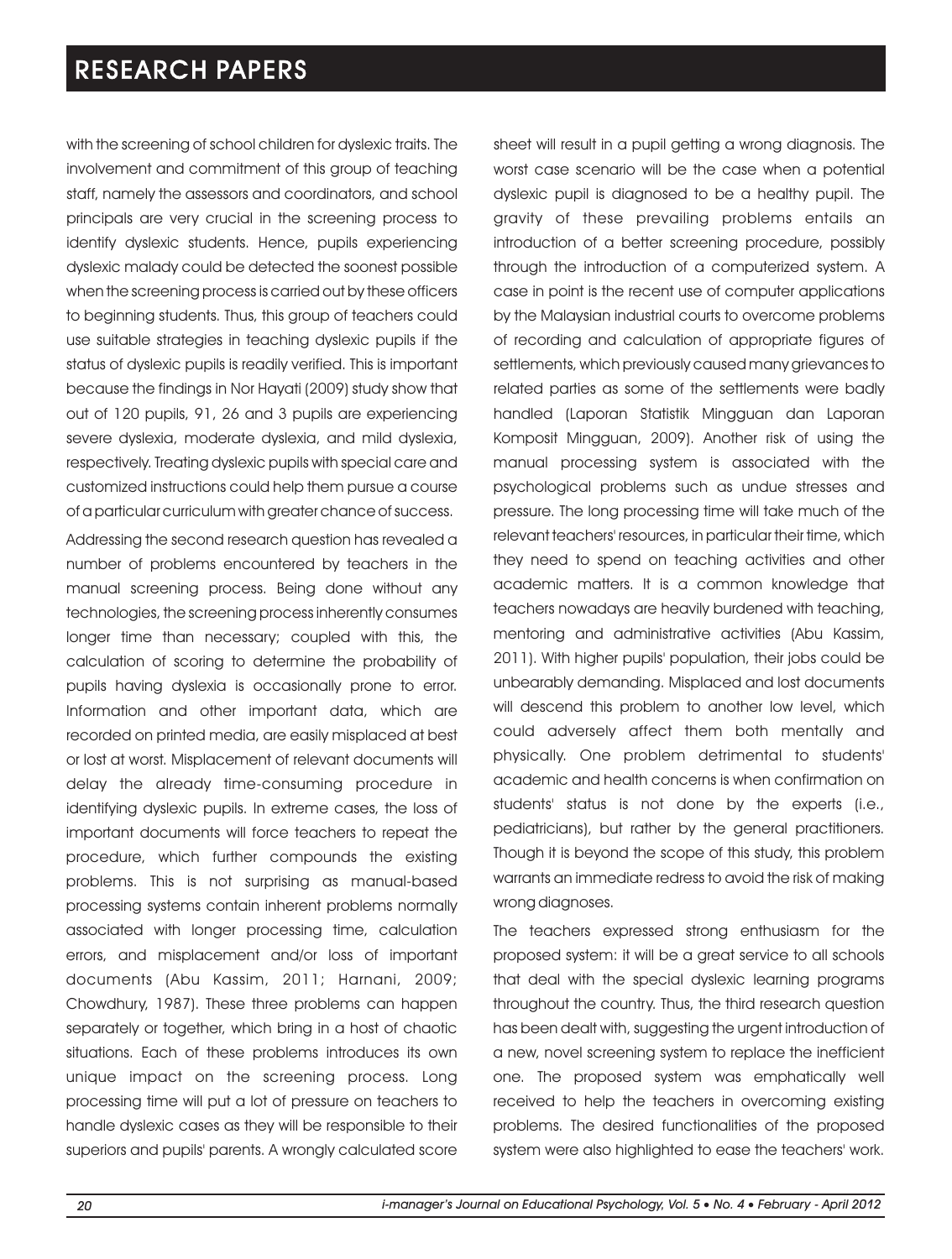The proposed system should be able to provide the latest statistics of dyslexic children in every school involved and to provide a summary of a nationwide statistics. Planning and implementation of special programs could be carried out effectively when this information becomes readily available to all concerns. Direct access to the proposed system is imperative for those in charge as relevant, current data could be retrieved to help them perform their work efficiently. Another feedback is concerned with the use of the national language, namely the Malay language in the instructions of the system as familiarity with other major languages such as English among the teachers is not exceptionally high. Misinterpretations could be avoided that further eases the work flow of the proposed screening process.

#### Recommendations

As a whole, the proposed system has received positive perception with all the recommended features, which would be pursued in the next stage of the research that is to build the system. Based on the manual system used by the relevant teachers with all the prevailing problems, the development of the proposed system, called e-ISD, is seen as a viable solution to improve the current situation. The conceptual framework for the proposed system with the required system components is shown in Figure 2.

The proposed system will be designed along the principles of the decision support systems (DSS): the Analytical Hierarchy Process (AHP) model, and the Human Computer Interface model of Abowd and Beale Interaction. These principles would help the researchers to better manage the decision making process during the

development of the required system. Such a system has been making inroads in schools' activities such as assisting school counselors in dealing with the many counseling tasks without which their jobs will be unbearably manageable (Harnani, 2009). AHP is a theory of how prioritization or ranking decisions should be made (Power, 2003), and it is an excellent method for selecting competing activities using distinct criteria. The criteria can either be quantitative or qualitative in nature; and the latter criteria are more preferred by many decisionmakers who are more concerned with the structural rather than numerically properties of information (Turban, Aronson & Ting-Peng, 2005). The DSS approach will be used together with the AHP model in the design phase of the development of eISD, which is to screen dyslexic pupils through hierarchical configuration based on three elemental criteria for computing the probability of having dyslexic.

Moreover, the HCI model, which is based on Abowd and Beale interaction model, will also be applied in the development process. This model comprises four components: User, Input, System and Output as depicted in Figure 3. The main advantage of this implementation is that a more realistic interaction framework is realizable. The strength of this approach is stressed by Hinze-Hoare (2007) who states that Abowd and Beale's interaction framework is based on Norman's model, which is highly realistic. Based on this model, user needs will be defined by the interface action, which is then translated into system changes. These needs will be depicted in the form







Figure 3. Abowd and Beale's Interaction model (Source reported by Hinze-Hoare, 2007)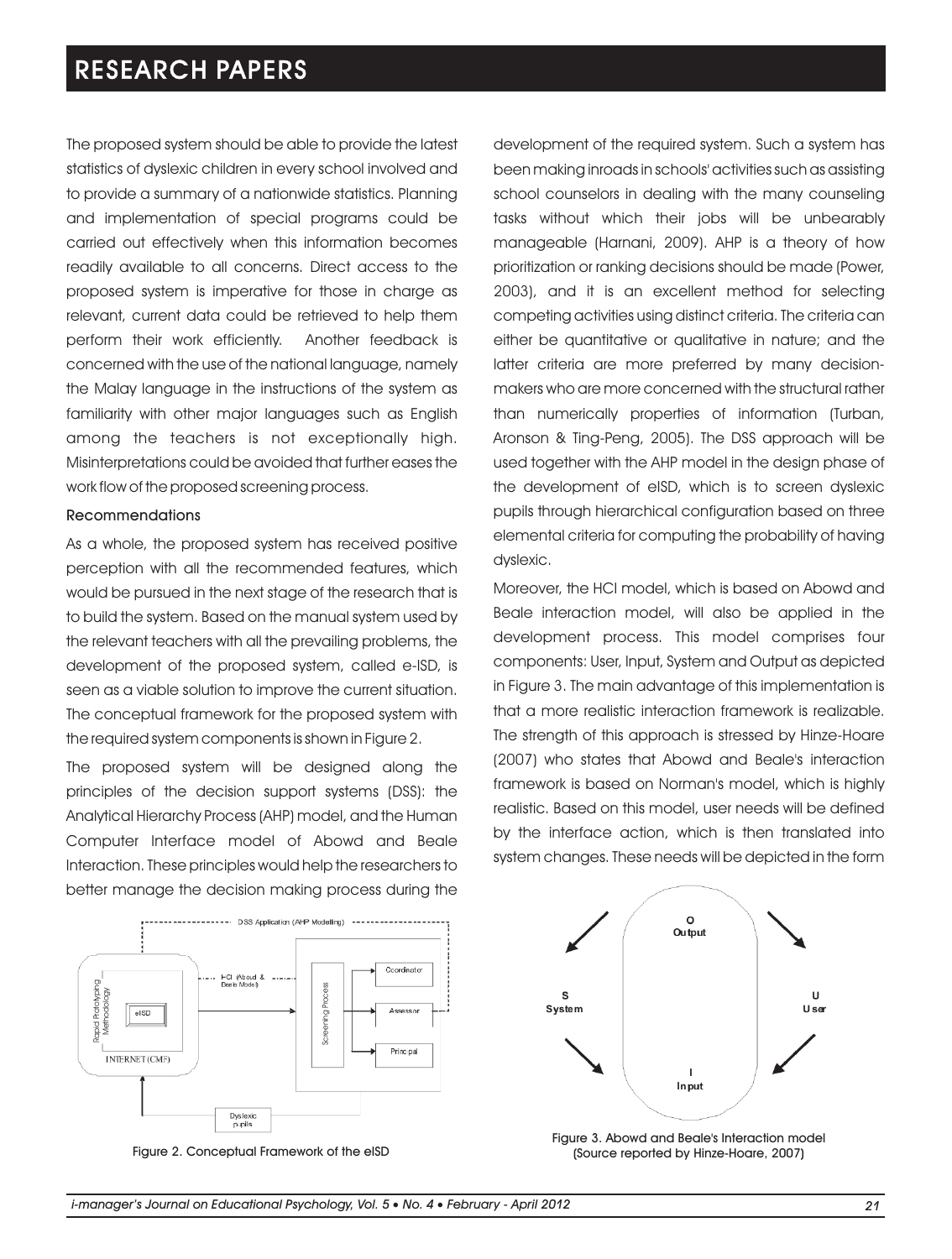of an output to the display and subsequently be translated by the user.

As learned from the interview, the proposed e-ISD will be designed and developed into a working prototype that efficiently and effectively perform the following tasks: (i) to automatically generate the probability scores of pupils who may exhibit dyslexic traits, (ii) to accurately process the probability scores through a reliable computerized system; (iii) to safely keep all important data in a digitally format; and (iv) to use the national language in all transactions and instructions. With these functionalities put in place, the tasks in screening and handling dyslexic cases would be fast, accurate and easy. On a final note, with more efforts put in, the proposed prototype could serve as a showcase for wider adoption of a viable solution to relevant schools nationwide that will benefit all the stakeholders.

#### Conclusion

Pupils experiencing dyslexia need appropriate teaching and learning strategies and approaches as their cognitive needs are not the same as their able-bodied counterparts. Thus, dyslexic pupils have to be identified the soonest possible so that they can be placed into special programs that cater pupils with learning disabilities. Place them together with ordinary pupils will not only be unfair but prejudicial to their cognitive developments over the long term, which may span throughout their entire lives. In essence, the earlier they are identified with this learning problem the higher the chances they have to being placed into proper learning conditions. However, detecting pupils with dyslexia in Malaysian schools has been a bane to many appointed staff as the current system is not effective and efficient, which causes undue dissatisfaction and also stresses. Thus, a solution to overcome these problems grows more and more imperative. Premised on this context, the researchers proposed a solution through a computerized system, named e-ISD, which could be feasibly implemented in related schools. The proposed system will be equipped with the essential features or functionalities deemed vital as learned from the interview. The salient points raised are that the proposed system should be easily accessible, which in today's context points toward a web-enabled solution; and it must be built based on a robust framework to perform all the screening activities without any major glitches.

#### References

[1]. Abu Kassim. Ali Musa. (2011). *Sistem My e-MEP Dalam Menguruskan Merit Pelajar Secara Berkomputer* (My Excellent Potential ). Masters Thesis (unpublished). Perak: Sultan Idris Education University.

[2]. Chowdhury A. A. (1987). "Predicting success of a beginning computer course using logistic regression", *ACM conference on Computer Science*, p.449.

[3]. Guah, M.W., & Currie, W.L. (2006). *Internet Strategy: The Road to Web Services Solution*. Hershey: IRM Press.

[4]. Harnani Mat Zin, Mohamad Ibrahim, Nor Hasbiah Ubaidullah, Saira Banu Omar Khan, Nuraminah Ramli, & Hapsah Md. Yusof. (2009). "An Undergraduate Candidates' Decision Support System: Requirements Analysis" in the International Conference on Teaching & Learning in Higher Education 2009 – ICTLHE09, Kuala Lumpur.

[5]. Hinton, C. D. (2009). *Dyslexia Primer*, Retrieved on March 01, 2011 from http://www.oecd.org/document/ 51/0,3343,en\_2649\_35845581\_35149043\_1\_1\_1\_1,00. html.

[6]. Hinze-Hoare, V. (2007). *Review and Analysis of Human*  Computer Interaction (HCI) Principle. Retrieved on August 11, 2010, from http://arxiv.org/ftp/arxiv/papers/ 0707/0707.3638.pdf

[7]. Kementerian Pendidikan Malaysia. (2003). "*Manual Instrumen Senarai Semak Disleksia*", Jabatan Pendidikan Khas, KPM.

[8]. Laporan Statistik Mingguan dan Laporan Komposit Mingguan. (2009). *Minit Mesyuarat Jawatankuasa ICT,* Mahkamah Perusahaan Malaysia Bil. 2/2009, Retrieved on August 15, 2010, from http://www.mp.gov.my/MINIT\_ MESYUARAT\_ICT\_BIL\_2\_2009.pdf.

[9]. Nor Hasbiah Ubaidullah. (2007). "*Perisian Kursus dalam Literasi Matematik (D-MATEMATIKA) Untuk Pelajar Disleksia"*, PhD thesis, Universiti Kebangsaan Malaysia,